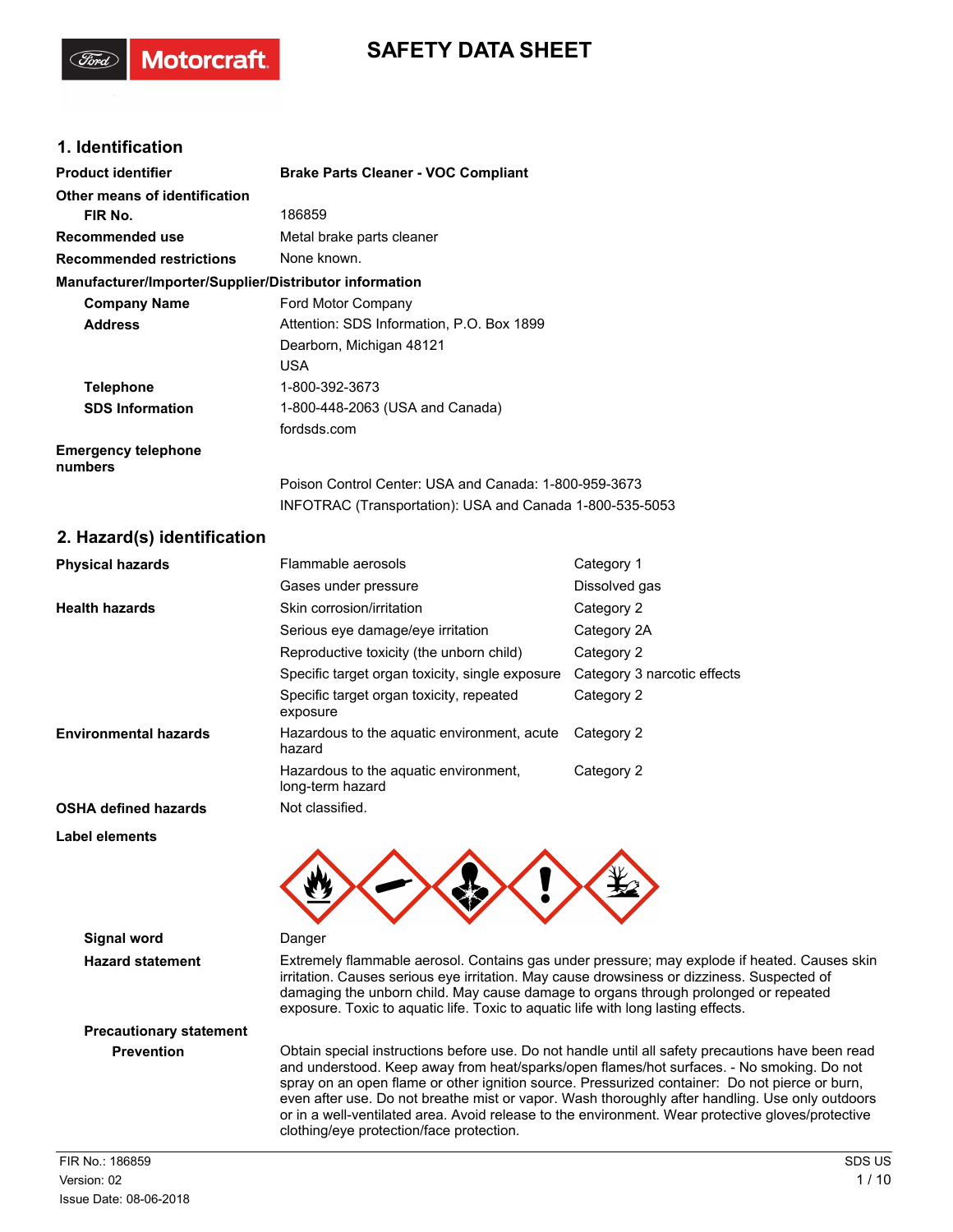| <b>Response</b>                              | If on skin: Wash with plenty of water. If skin irritation occurs: Get medical advice/attention. If in<br>eyes: Rinse cautiously with water for several minutes. Remove contact lenses, if present and easy<br>to do. Continue rinsing. If eye irritation persists: Get medical advice/attention. If inhaled: Remove<br>person to fresh air and keep comfortable for breathing. If exposed or concerned: Get medical<br>advice/attention. Call a poison center/doctor if you feel unwell. Take off contaminated clothing and<br>wash before reuse. Collect spillage. |
|----------------------------------------------|---------------------------------------------------------------------------------------------------------------------------------------------------------------------------------------------------------------------------------------------------------------------------------------------------------------------------------------------------------------------------------------------------------------------------------------------------------------------------------------------------------------------------------------------------------------------|
| <b>Storage</b>                               | Keep cool. Store in a well-ventilated place. Keep container tightly closed. Store locked up. Protect<br>from sunlight. Do not expose to temperatures exceeding 50°C/122°F.                                                                                                                                                                                                                                                                                                                                                                                          |
| <b>Disposal</b>                              | Dispose of contents/container in accordance with local/regional/national/international regulations.                                                                                                                                                                                                                                                                                                                                                                                                                                                                 |
| Hazard(s) not otherwise<br>classified (HNOC) | May cause irritation of respiratory tract. May be harmful if swallowed. May be harmful if absorbed<br>through skin.                                                                                                                                                                                                                                                                                                                                                                                                                                                 |
| Supplemental information                     | None.                                                                                                                                                                                                                                                                                                                                                                                                                                                                                                                                                               |

# **3. Composition/information on ingredients**

**Mixtures**

| <b>Chemical name</b> | Common name and synonyms | <b>CAS</b> number | %       |
|----------------------|--------------------------|-------------------|---------|
| <b>ACETONE</b>       |                          | 67-64-1           | 84      |
| CARBON DIOXIDE       |                          | 124-38-9          | 6       |
| <b>HFPTANF</b>       |                          | 142-82-5          | 6       |
| <b>TOLUENE</b>       |                          | 108-88-3          | $3 - 4$ |

## **4. First-aid measures**

| <b>Inhalation</b>                                                            | Remove victim to fresh air and keep at rest in a position comfortable for breathing. Call a poison<br>center or doctor/physician if you feel unwell.                                                                                                                                                                                                                                                                                                                                                                                                                                                                                               |
|------------------------------------------------------------------------------|----------------------------------------------------------------------------------------------------------------------------------------------------------------------------------------------------------------------------------------------------------------------------------------------------------------------------------------------------------------------------------------------------------------------------------------------------------------------------------------------------------------------------------------------------------------------------------------------------------------------------------------------------|
| Skin contact                                                                 | Remove contaminated clothing. Wash with plenty of soap and water. If skin irritation occurs: Get<br>medical advice/attention. Wash contaminated clothing before reuse.                                                                                                                                                                                                                                                                                                                                                                                                                                                                             |
| Eye contact                                                                  | Immediately flush eyes with plenty of water for at least 15 minutes. Remove contact lenses, if<br>present and easy to do. Continue rinsing. Get medical attention if irritation develops and persists.                                                                                                                                                                                                                                                                                                                                                                                                                                             |
| Ingestion                                                                    | In the unlikely event of swallowing contact a physician or poison control center. Rinse mouth. Do<br>not induce vomiting.                                                                                                                                                                                                                                                                                                                                                                                                                                                                                                                          |
| <b>Most important</b><br>symptoms/effects, acute and<br>delayed              | May cause drowsiness and dizziness. Headache. Nausea, vomiting. Severe eye irritation.<br>Symptoms may include stinging, tearing, redness, swelling, and blurred vision. Skin irritation. May<br>cause redness and pain. Prolonged exposure may cause chronic effects.                                                                                                                                                                                                                                                                                                                                                                             |
| Indication of immediate<br>medical attention and special<br>treatment needed | Provide general supportive measures and treat symptomatically. Keep victim under observation.<br>Symptoms may be delayed.                                                                                                                                                                                                                                                                                                                                                                                                                                                                                                                          |
| <b>General information</b>                                                   | IF exposed or concerned: Get medical advice/attention. If you feel unwell, seek medical advice<br>(show the label where possible). Ensure that medical personnel are aware of the material(s)<br>involved, and take precautions to protect themselves. Show this safety data sheet to the doctor in<br>attendance.                                                                                                                                                                                                                                                                                                                                 |
| 5. Fire-fighting measures                                                    |                                                                                                                                                                                                                                                                                                                                                                                                                                                                                                                                                                                                                                                    |
| Suitable extinguishing media                                                 | Water fog. Alcohol resistant foam. Dry chemical powder. Carbon dioxide (CO2).                                                                                                                                                                                                                                                                                                                                                                                                                                                                                                                                                                      |
| Unsuitable extinguishing<br>media                                            | Do not use water jet as an extinguisher, as this will spread the fire.                                                                                                                                                                                                                                                                                                                                                                                                                                                                                                                                                                             |
| Specific hazards arising from<br>the chemical                                | Contents under pressure. Pressurized container may explode when exposed to heat or flame.<br>During fire, gases hazardous to health may be formed. Upon decomposition, this product emits<br>carbon monoxide, carbon dioxide and/or low molecular weight hydrocarbons.                                                                                                                                                                                                                                                                                                                                                                             |
| Special protective equipment<br>and precautions for firefighters             | Firefighters must use standard protective equipment including flame retardant coat, helmet with<br>face shield, gloves, rubber boots, and in enclosed spaces, SCBA.                                                                                                                                                                                                                                                                                                                                                                                                                                                                                |
| <b>Fire fighting</b><br>equipment/instructions                               | In case of fire: Stop leak if safe to do so. Do not move cargo or vehicle if cargo has been exposed<br>to heat. If tank, rail car or tank truck is involved in a fire, ISOLATE for 800 meters (1/2 mile) in all<br>directions; also consider initial evacuation for 800 meters (1/2 mile) in all directions. ALWAYS stay<br>away from tanks engulfed in flame. Move containers from fire area if you can do so without risk.<br>Containers should be cooled with water to prevent vapor pressure build up. For massive fire in<br>cargo area, use unmanned hose holder or monitor nozzles, if possible. If not, withdraw and let fire<br>burn out. |
| <b>Specific methods</b>                                                      | Use standard firefighting procedures and consider the hazards of other involved materials. Move<br>containers from fire area if you can do so without risk. In the event of fire and/or explosion do not<br>breathe fumes.                                                                                                                                                                                                                                                                                                                                                                                                                         |
| FIR No.: 186859                                                              | SDS US                                                                                                                                                                                                                                                                                                                                                                                                                                                                                                                                                                                                                                             |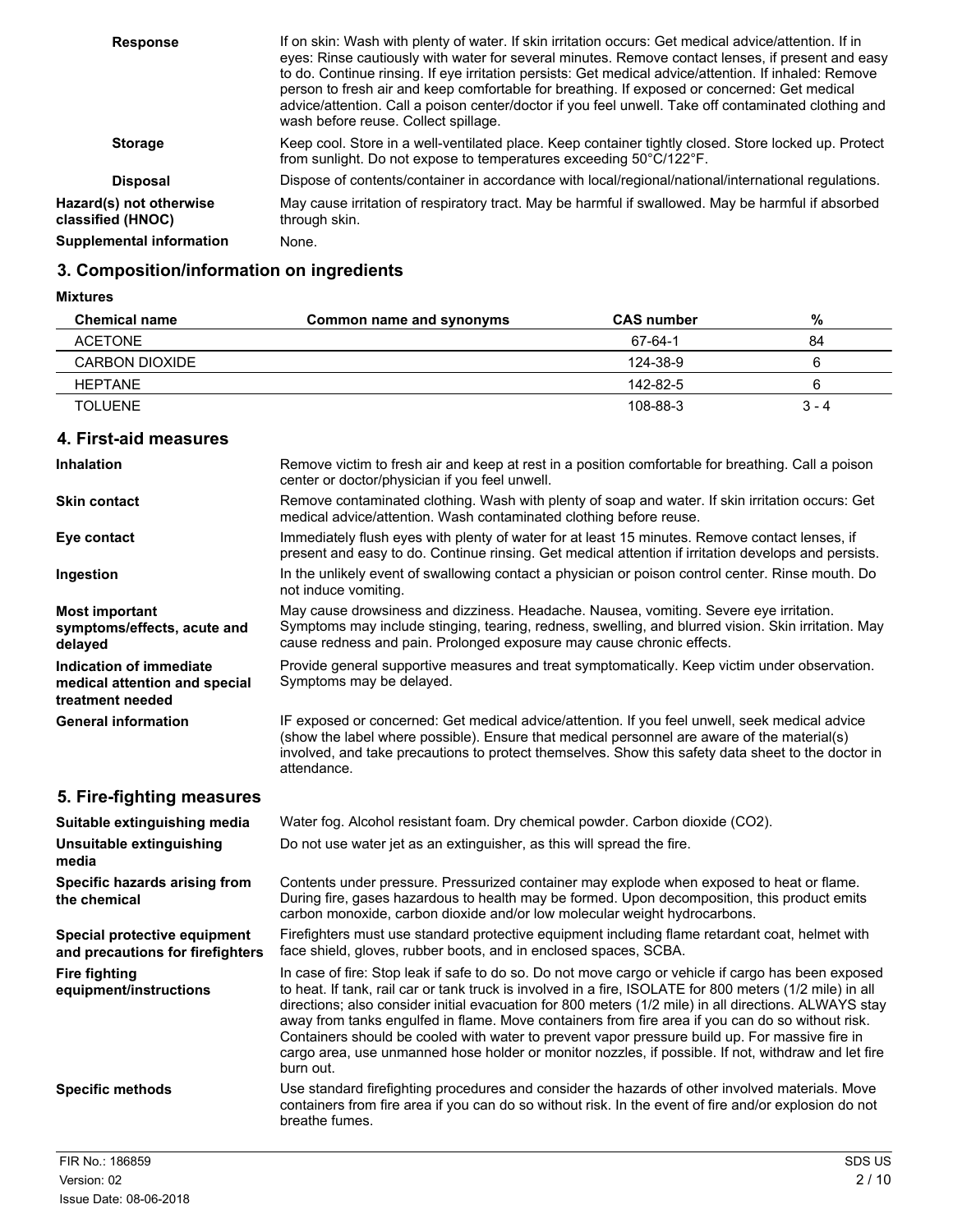Extremely flammable aerosol. Contents under pressure. Pressurized container may explode when exposed to heat or flame. **General fire hazards**

#### **6. Accidental release measures**

| <b>Personal precautions,</b><br>protective equipment and<br>emergency procedures | Avoid contact with eyes, skin, and clothing. Do not breathe mist or vapor. Do not touch damaged<br>containers or spilled material unless wearing appropriate protective clothing. Ventilate closed<br>spaces before entering them. Keep people away from and upwind of spill/leak. Keep unnecessary<br>personnel away. Keep out of low areas. Local authorities should be advised if significant spillages<br>cannot be contained. Wear appropriate protective equipment and clothing during clean-up. For<br>personal protection, see section 8 of the SDS.                                                                                                                                                                                                                                                                                                                                                                                                                                                                        |
|----------------------------------------------------------------------------------|-------------------------------------------------------------------------------------------------------------------------------------------------------------------------------------------------------------------------------------------------------------------------------------------------------------------------------------------------------------------------------------------------------------------------------------------------------------------------------------------------------------------------------------------------------------------------------------------------------------------------------------------------------------------------------------------------------------------------------------------------------------------------------------------------------------------------------------------------------------------------------------------------------------------------------------------------------------------------------------------------------------------------------------|
| <b>Methods and materials for</b><br>containment and cleaning up                  | Refer to attached safety data sheets and/or instructions for use. Stop leak if you can do so without<br>risk. Move the cylinder to a safe and open area if the leak is irreparable. Eliminate all ignition<br>sources (no smoking, flares, sparks, or flames in immediate area). Keep combustibles (wood,<br>paper, oil, etc.) away from spilled material. Prevent product from entering drains.                                                                                                                                                                                                                                                                                                                                                                                                                                                                                                                                                                                                                                    |
|                                                                                  | Large Spills: Dike the spilled material, where this is possible. Absorb in vermiculite, dry sand or<br>earth and place into containers. Scoop up used absorbent into drums or other appropriate<br>container. Following product recovery, flush area with water.                                                                                                                                                                                                                                                                                                                                                                                                                                                                                                                                                                                                                                                                                                                                                                    |
|                                                                                  | Small Spills: Wipe up with absorbent material (e.g. cloth, fleece). Clean surface thoroughly to<br>remove residual contamination.                                                                                                                                                                                                                                                                                                                                                                                                                                                                                                                                                                                                                                                                                                                                                                                                                                                                                                   |
| <b>Environmental precautions</b>                                                 | Never return spills to original containers for re-use. For waste disposal, see section 13 of the SDS.<br>Avoid release to the environment. Inform appropriate managerial or supervisory personnel of all<br>environmental releases. Prevent further leakage or spillage if safe to do so. Avoid discharge into<br>drains, water courses or onto the ground.                                                                                                                                                                                                                                                                                                                                                                                                                                                                                                                                                                                                                                                                         |
| 7. Handling and storage                                                          |                                                                                                                                                                                                                                                                                                                                                                                                                                                                                                                                                                                                                                                                                                                                                                                                                                                                                                                                                                                                                                     |
| <b>Precautions for safe handling</b>                                             | Pregnant or breastfeeding women must not handle this product. Obtain special instructions before<br>use. Do not handle until all safety precautions have been read and understood. Avoid contact with<br>eyes, skin, and clothing. Avoid breathing mist or vapor. Avoid prolonged exposure. Use only in<br>well-ventilated areas. Do not smoke while using or until sprayed surface is thoroughly dry.<br>Pressurized container: Do not pierce or burn, even after use. Do not spray on a naked flame or<br>any other incandescent material. Do not use if spray button is missing or defective. All equipment<br>used when handling the product must be grounded. Do not cut, weld, solder, drill, grind, or expose<br>containers to heat, flame, sparks, or other sources of ignition. Should be handled in closed<br>systems, if possible. Avoid release to the environment. Observe good industrial hygiene practices.<br>Wear appropriate personal protective equipment. For personal protection, see Section 8 of the<br>SDS. |
| Conditions for safe storage,<br>including any incompatibilities                  | Store locked up. Pressurized container. Protect from sunlight and do not expose to temperatures<br>exceeding 50°C/122 °F. Keep away from heat, sparks and open flame. This material can<br>accumulate static charge which may cause spark and become an ignition source. Prevent<br>electrostatic charge build-up by using common bonding and grounding techniques. Store in a<br>well-ventilated place. Stored containers should be periodically checked for general condition and<br>leakage. Store away from incompatible materials (see Section 10 of the SDS). Store in accordance<br>with local/regional/national/international regulation.                                                                                                                                                                                                                                                                                                                                                                                   |

### **8. Exposure controls/personal protection**

#### **Occupational exposure limits**

The following constituents are the only constituents of the product which have a PEL, TLV or other recommended exposure limit. At this time, the other constituents have no known exposure limits.

| US. OSHA Table Z-1 Limits for Air Contaminants (29 CFR 1910.1000) |             |              |
|-------------------------------------------------------------------|-------------|--------------|
| <b>Components</b>                                                 | Type        | Value        |
| ACETONE (CAS 67-64-1)                                             | PEL         | 2400 mg/m3   |
|                                                                   |             | 1000 ppm     |
| CARBON DIOXIDE (CAS<br>$124 - 38 - 9$                             | <b>PEL</b>  | 9000 mg/m3   |
|                                                                   |             | 5000 ppm     |
| <b>HEPTANE (CAS 142-82-5)</b>                                     | <b>PEL</b>  | 2000 mg/m3   |
|                                                                   |             | 500 ppm      |
| US. OSHA Table Z-2 (29 CFR 1910.1000)                             |             |              |
| <b>Components</b>                                                 | <b>Type</b> | <b>Value</b> |
| <b>TOLUENE (CAS 108-88-3)</b>                                     | Ceiling     | 300 ppm      |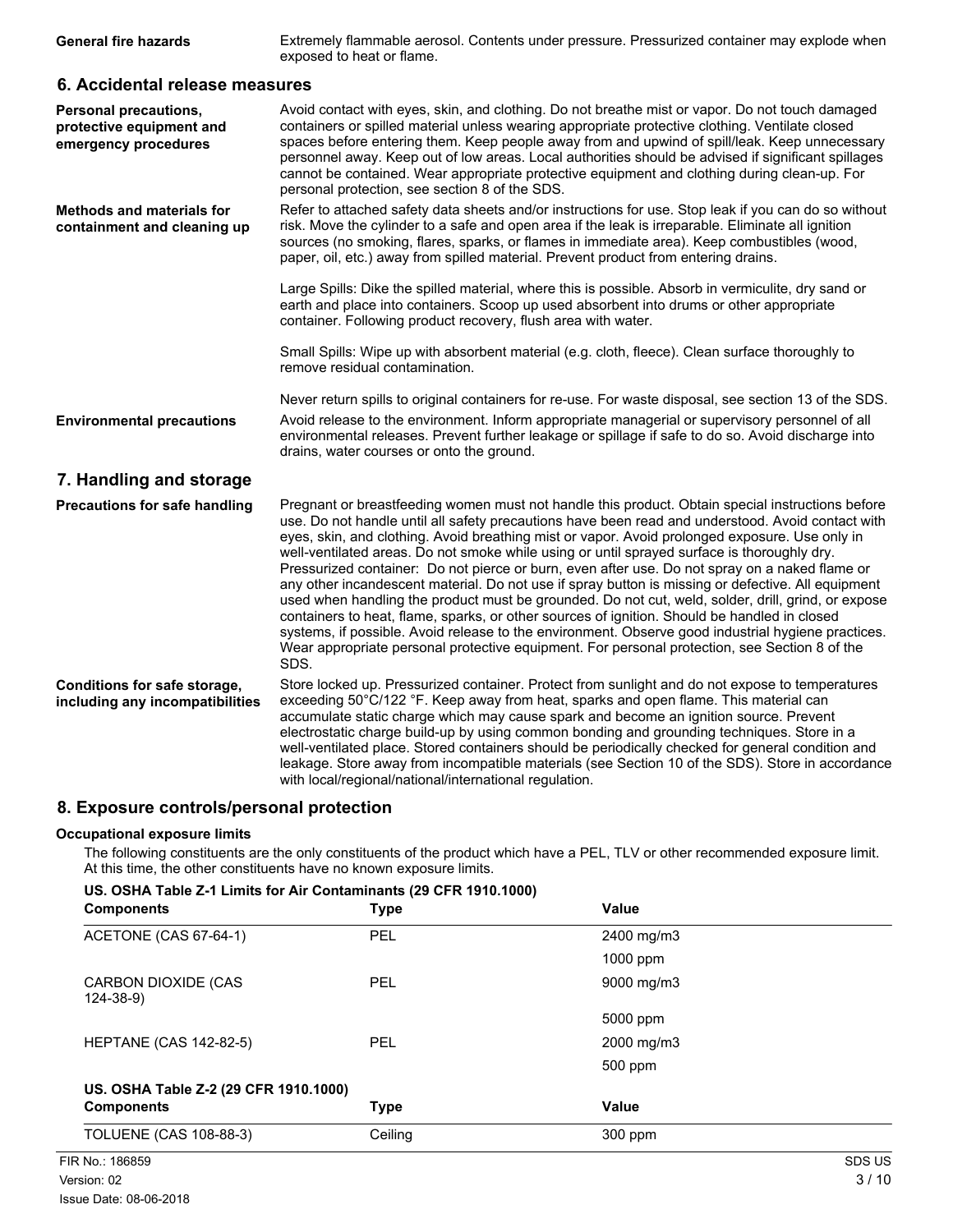| <b>Components</b>                                                                                   | <b>Type</b>                                         |                              |                                   | Value                                                                                                                                                                                                                                                                                           |
|-----------------------------------------------------------------------------------------------------|-----------------------------------------------------|------------------------------|-----------------------------------|-------------------------------------------------------------------------------------------------------------------------------------------------------------------------------------------------------------------------------------------------------------------------------------------------|
|                                                                                                     | <b>TWA</b>                                          |                              |                                   | 200 ppm                                                                                                                                                                                                                                                                                         |
| <b>US. ACGIH Threshold Limit Values</b>                                                             |                                                     |                              |                                   |                                                                                                                                                                                                                                                                                                 |
| <b>Components</b>                                                                                   | <b>Type</b>                                         |                              |                                   | Value                                                                                                                                                                                                                                                                                           |
| ACETONE (CAS 67-64-1)                                                                               | <b>STEL</b>                                         |                              |                                   | 500 ppm                                                                                                                                                                                                                                                                                         |
|                                                                                                     | <b>TWA</b>                                          |                              |                                   | 250 ppm                                                                                                                                                                                                                                                                                         |
| CARBON DIOXIDE (CAS<br>$124 - 38 - 9$                                                               | <b>STEL</b>                                         |                              |                                   | 30000 ppm                                                                                                                                                                                                                                                                                       |
|                                                                                                     | <b>TWA</b>                                          |                              |                                   | 5000 ppm                                                                                                                                                                                                                                                                                        |
| <b>HEPTANE (CAS 142-82-5)</b>                                                                       | <b>STEL</b>                                         |                              |                                   | 500 ppm                                                                                                                                                                                                                                                                                         |
|                                                                                                     | <b>TWA</b>                                          |                              |                                   | 400 ppm                                                                                                                                                                                                                                                                                         |
| <b>TOLUENE (CAS 108-88-3)</b>                                                                       | <b>TWA</b>                                          |                              |                                   | 20 ppm                                                                                                                                                                                                                                                                                          |
| US. NIOSH: Pocket Guide to Chemical Hazards                                                         |                                                     |                              |                                   |                                                                                                                                                                                                                                                                                                 |
| <b>Components</b>                                                                                   | <b>Type</b>                                         |                              |                                   | Value                                                                                                                                                                                                                                                                                           |
| ACETONE (CAS 67-64-1)                                                                               | <b>TWA</b>                                          |                              |                                   | 590 mg/m3                                                                                                                                                                                                                                                                                       |
|                                                                                                     |                                                     |                              |                                   | 250 ppm                                                                                                                                                                                                                                                                                         |
| CARBON DIOXIDE (CAS<br>$124 - 38 - 9$                                                               | <b>STEL</b>                                         |                              |                                   | 54000 mg/m3                                                                                                                                                                                                                                                                                     |
|                                                                                                     |                                                     |                              |                                   | 30000 ppm                                                                                                                                                                                                                                                                                       |
|                                                                                                     | <b>TWA</b>                                          |                              |                                   | 9000 mg/m3                                                                                                                                                                                                                                                                                      |
|                                                                                                     |                                                     |                              |                                   | 5000 ppm                                                                                                                                                                                                                                                                                        |
| <b>HEPTANE (CAS 142-82-5)</b>                                                                       | Ceiling                                             |                              |                                   | 1800 mg/m3                                                                                                                                                                                                                                                                                      |
|                                                                                                     |                                                     |                              |                                   | 440 ppm                                                                                                                                                                                                                                                                                         |
|                                                                                                     | <b>TWA</b>                                          |                              |                                   | 350 mg/m3                                                                                                                                                                                                                                                                                       |
|                                                                                                     |                                                     |                              |                                   | 85 ppm                                                                                                                                                                                                                                                                                          |
| <b>TOLUENE (CAS 108-88-3)</b>                                                                       | <b>STEL</b>                                         |                              |                                   | 560 mg/m3                                                                                                                                                                                                                                                                                       |
|                                                                                                     |                                                     |                              |                                   | 150 ppm                                                                                                                                                                                                                                                                                         |
|                                                                                                     | <b>TWA</b>                                          |                              |                                   | 375 mg/m3                                                                                                                                                                                                                                                                                       |
|                                                                                                     |                                                     |                              |                                   | $100$ ppm                                                                                                                                                                                                                                                                                       |
| <b>Biological limit values</b>                                                                      |                                                     |                              |                                   |                                                                                                                                                                                                                                                                                                 |
| <b>ACGIH Biological Exposure Indices</b><br><b>Components</b>                                       | Value                                               | <b>Determinant</b>           | <b>Specimen</b>                   | <b>Sampling Time</b>                                                                                                                                                                                                                                                                            |
|                                                                                                     |                                                     |                              |                                   | $\star$                                                                                                                                                                                                                                                                                         |
| ACETONE (CAS 67-64-1) 25 mg/l                                                                       |                                                     | Acetone                      | Urine                             |                                                                                                                                                                                                                                                                                                 |
| TOLUENE (CAS 108-88-3) 0.3 mg/g                                                                     |                                                     | o-Cresol, with<br>hydrolysis | Creatinine in<br>urine            |                                                                                                                                                                                                                                                                                                 |
|                                                                                                     | $0.03$ mg/l                                         | Toluene                      | Urine                             |                                                                                                                                                                                                                                                                                                 |
|                                                                                                     | $0.02$ mg/l                                         | Toluene                      | Blood                             |                                                                                                                                                                                                                                                                                                 |
| * - For sampling details, please see the source document.                                           |                                                     |                              |                                   |                                                                                                                                                                                                                                                                                                 |
| <b>Exposure guidelines</b>                                                                          |                                                     |                              |                                   |                                                                                                                                                                                                                                                                                                 |
| US - California OELs: Skin designation                                                              |                                                     |                              |                                   |                                                                                                                                                                                                                                                                                                 |
| <b>TOLUENE (CAS 108-88-3)</b><br>US - Minnesota Haz Subs: Skin designation applies                  |                                                     |                              | Can be absorbed through the skin. |                                                                                                                                                                                                                                                                                                 |
| <b>TOLUENE (CAS 108-88-3)</b>                                                                       |                                                     |                              | Skin designation applies.         |                                                                                                                                                                                                                                                                                                 |
| Appropriate engineering<br>controls                                                                 | recommended exposure limits/guidelines.             |                              |                                   | Use adequate ventilation to control airborne concentrations below the exposure limits/guidelines. If<br>user operations generate a vapor, dust and/or mist, use process enclosure, appropriate local<br>exhaust ventilation, or other engineering controls to control airborne levels below the |
| Individual protection measures, such as personal protective equipment<br><b>Eye/face protection</b> | Wear safety glasses with side shields (or goggles). |                              |                                   |                                                                                                                                                                                                                                                                                                 |
|                                                                                                     |                                                     |                              |                                   |                                                                                                                                                                                                                                                                                                 |
| FIR No.: 186859                                                                                     |                                                     |                              |                                   | SDS US                                                                                                                                                                                                                                                                                          |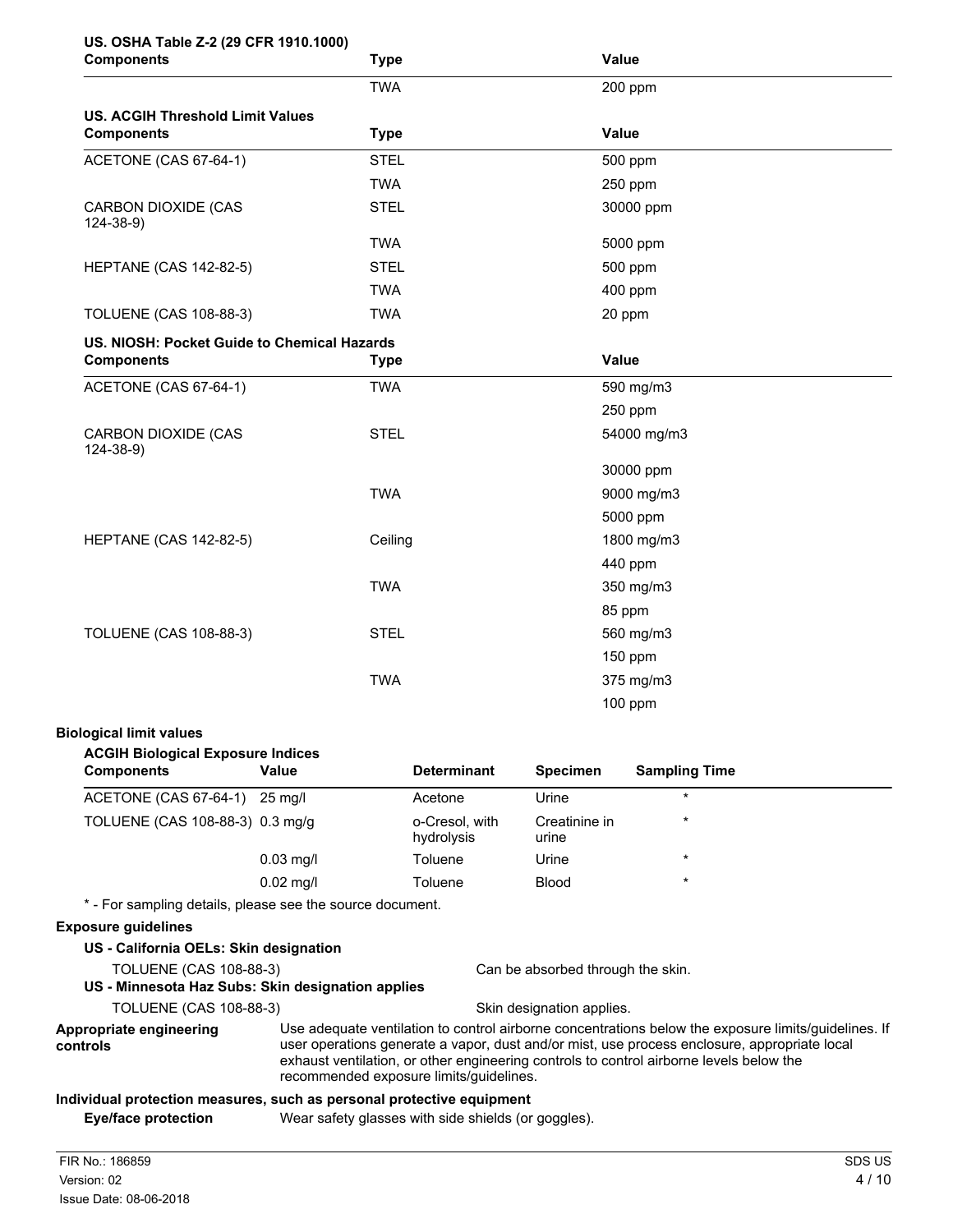| <b>Skin protection</b>                   |                                                                                                                                                                                                                                                                                                                                                          |
|------------------------------------------|----------------------------------------------------------------------------------------------------------------------------------------------------------------------------------------------------------------------------------------------------------------------------------------------------------------------------------------------------------|
| <b>Hand protection</b>                   | Suitable chemical protective gloves should be worn when the potential exists for skin exposure.<br>The choice of an appropriate glove does not only depend on its material but also on other quality<br>features and is different from one producer to the other. The use of Silver Shield® gloves is<br>recommended.                                    |
| Other                                    | Wear appropriate chemical resistant clothing if applicable.                                                                                                                                                                                                                                                                                              |
| <b>Respiratory protection</b>            | If engineering controls do not maintain airborne concentrations to a level which is adequate to<br>protect worker health, an approved respirator must be worn. Respirator selection, use and<br>maintenance should be in accordance with the requirements of OSHA Respiratory Protection<br>Standard 29 CFR 1910.134 and/or Canadian Standard CSA 794.4. |
| <b>Thermal hazards</b>                   | Wear appropriate thermal protective clothing, when necessary.                                                                                                                                                                                                                                                                                            |
| <b>General hygiene</b><br>considerations | Observe any medical surveillance requirements. When using do not smoke. Always observe good<br>personal hygiene measures, such as washing after handling the material and before eating,<br>drinking, and/or smoking. Routinely wash work clothing and protective equipment to remove<br>contaminants.                                                   |

# **9. Physical and chemical properties**

| Appearance                                   |                                                  |
|----------------------------------------------|--------------------------------------------------|
| <b>Physical state</b>                        | Liquid.                                          |
| Form                                         | Aerosol.                                         |
| Color                                        | Clear.                                           |
| Odor                                         | Hydrocarbon-like.                                |
| <b>Odor threshold</b>                        | Not available.                                   |
| рH                                           | Not available.                                   |
| Melting point/freezing point                 | Not available.                                   |
| Initial boiling point and boiling<br>range   | $0.14 - 237.92$ °F (-17.7 - 114.4 °C) (0-238 °F) |
| <b>Flash point</b>                           | $-4.0$ °F (-20.0 °C) PMCC                        |
| <b>Evaporation rate</b>                      | $> 1$ (ETHER=1)                                  |
| Flammability (solid, gas)                    | Not applicable.                                  |
| Unner/Jower flammability or explosive limits |                                                  |

## **Upper/lower flammability or explosive limits**

| Explosive limit - lower (%)                       | 1%                                                                                                                                                                       |
|---------------------------------------------------|--------------------------------------------------------------------------------------------------------------------------------------------------------------------------|
| Explosive limit - upper (%)                       | 12.8 %                                                                                                                                                                   |
| Vapor pressure                                    | Not available.                                                                                                                                                           |
| Vapor density                                     | $> 1$ (AIR=1)                                                                                                                                                            |
| <b>Relative density</b>                           | 0.8                                                                                                                                                                      |
| <b>Relative density temperature</b>               | -13 $\degree$ F (-25 $\degree$ C)                                                                                                                                        |
| Solubility(ies)                                   |                                                                                                                                                                          |
| Solubility (water)                                | Not available.                                                                                                                                                           |
| <b>Partition coefficient</b><br>(n-octanol/water) | Not available.                                                                                                                                                           |
| <b>Auto-ignition temperature</b>                  | Not available.                                                                                                                                                           |
| Decomposition temperature                         | Not available.                                                                                                                                                           |
| <b>Viscosity</b>                                  | Not available.                                                                                                                                                           |
| <b>Other information</b>                          |                                                                                                                                                                          |
| <b>VOC</b>                                        | 10%                                                                                                                                                                      |
| 10. Stability and reactivity                      |                                                                                                                                                                          |
| <b>Reactivity</b>                                 | The product is stable and non-reactive under normal conditions of use, storage and transport.                                                                            |
| <b>Chemical stability</b>                         | Material is stable under normal conditions.                                                                                                                              |
| Possibility of hazardous<br>reactions             | Hazardous polymerization does not occur.                                                                                                                                 |
| <b>Conditions to avoid</b>                        | Keep away from heat, hot surfaces, sparks, open flames and other ignition sources. Avoid<br>temperatures exceeding the flash point. Contact with incompatible materials. |
| FIR No.: 186859                                   | SDS US                                                                                                                                                                   |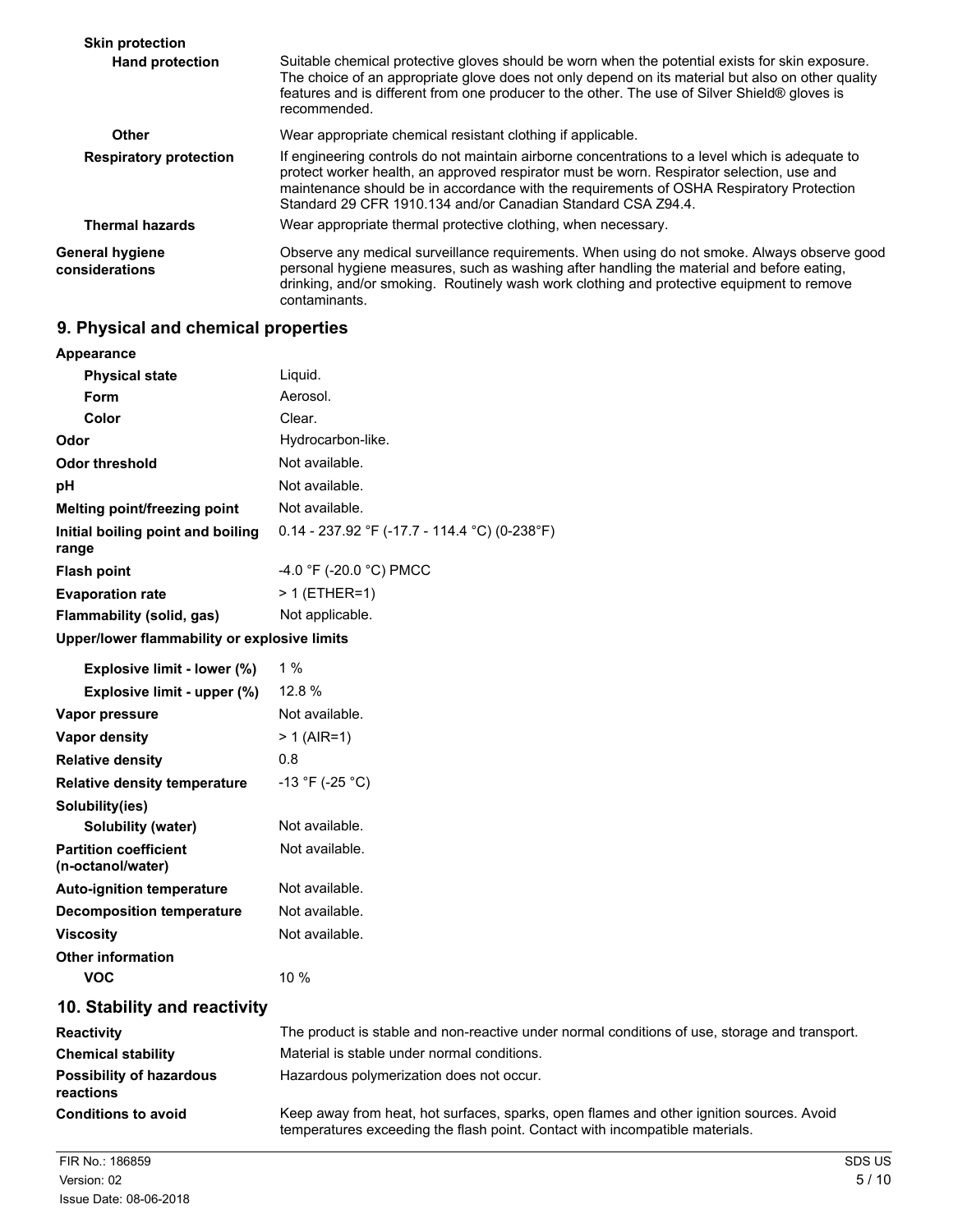| Incompatible materials         | Acids. Strong oxidizing agents. Aluminum.                                                   |
|--------------------------------|---------------------------------------------------------------------------------------------|
| <b>Hazardous decomposition</b> | Upon decomposition, this product emits carbon monoxide, carbon dioxide and/or low molecular |
| products                       | weight hydrocarbons.                                                                        |

# **11. Toxicological information**

## **Information on likely routes of exposure**

| <b>Inhalation</b>                                                                  | May cause drowsiness and dizziness. Headache. Nausea, vomiting. May cause irritation to the<br>respiratory system. Prolonged inhalation may be harmful. May cause damage to organs through<br>prolonged or repeated exposure by inhalation. |
|------------------------------------------------------------------------------------|---------------------------------------------------------------------------------------------------------------------------------------------------------------------------------------------------------------------------------------------|
| <b>Skin contact</b>                                                                | May be harmful in contact with skin. Causes skin irritation.                                                                                                                                                                                |
| Eye contact                                                                        | Causes serious eve irritation.                                                                                                                                                                                                              |
| Ingestion                                                                          | May be harmful if swallowed.                                                                                                                                                                                                                |
| Symptoms related to the<br>physical, chemical and<br>toxicological characteristics | May cause drowsiness and dizziness. Headache. Nausea, vomiting. Severe eye irritation.<br>Symptoms may include stinging, tearing, redness, swelling, and blurred vision. Skin irritation. May<br>cause redness and pain.                    |

## **Information on toxicological effects**

Acute toxicity **Narcotic effects**.

| <b>Components</b>             | <b>Species</b> | <b>Calculated/Test Results</b> |
|-------------------------------|----------------|--------------------------------|
| ACETONE (CAS 67-64-1)         |                |                                |
| <b>Acute</b>                  |                |                                |
| <b>Dermal</b>                 |                |                                |
| LD50                          | Rabbit         | 20000 mg/kg                    |
|                               |                | 20 ml/kg                       |
| Inhalation                    |                |                                |
| LC50                          | Rat            | 76 mg/l, 4 Hours               |
|                               |                | 50.1 mg/l, 8 Hours             |
| Oral                          |                |                                |
| LD50                          | Mouse          | 3000 mg/kg                     |
|                               |                | 5.2 g/kg                       |
|                               | Rabbit         | 5340 mg/kg                     |
|                               | Rat            | 9800 mg/kg                     |
|                               |                | 5800 mg/kg                     |
| Other                         |                |                                |
| LD50                          | Mouse          | 1297 mg/kg                     |
|                               | Rat            | 5500 mg/kg                     |
| <b>HEPTANE (CAS 142-82-5)</b> |                |                                |
| <b>Acute</b>                  |                |                                |
| Inhalation                    |                |                                |
| <b>LC50</b>                   | Rat            | 103 mg/l, 4 Hours              |
| LD50                          | Mouse          | 75 mg/l, 2 Hours               |
| Other                         |                |                                |
| LD50                          | Mouse          | 222 mg/kg                      |
| <b>TOLUENE (CAS 108-88-3)</b> |                |                                |
| <b>Acute</b>                  |                |                                |
| <b>Dermal</b>                 |                |                                |
| LD50                          | Rabbit         | 12124 mg/kg                    |
|                               |                | 14.1 ml/kg                     |
| Inhalation                    |                |                                |
| <b>LC50</b>                   | Mouse          | 5320 ppm, 8 Hours              |
|                               |                | 400 ppm, 24 Hours              |
|                               | Rat            | 26700 ppm, 1 Hours             |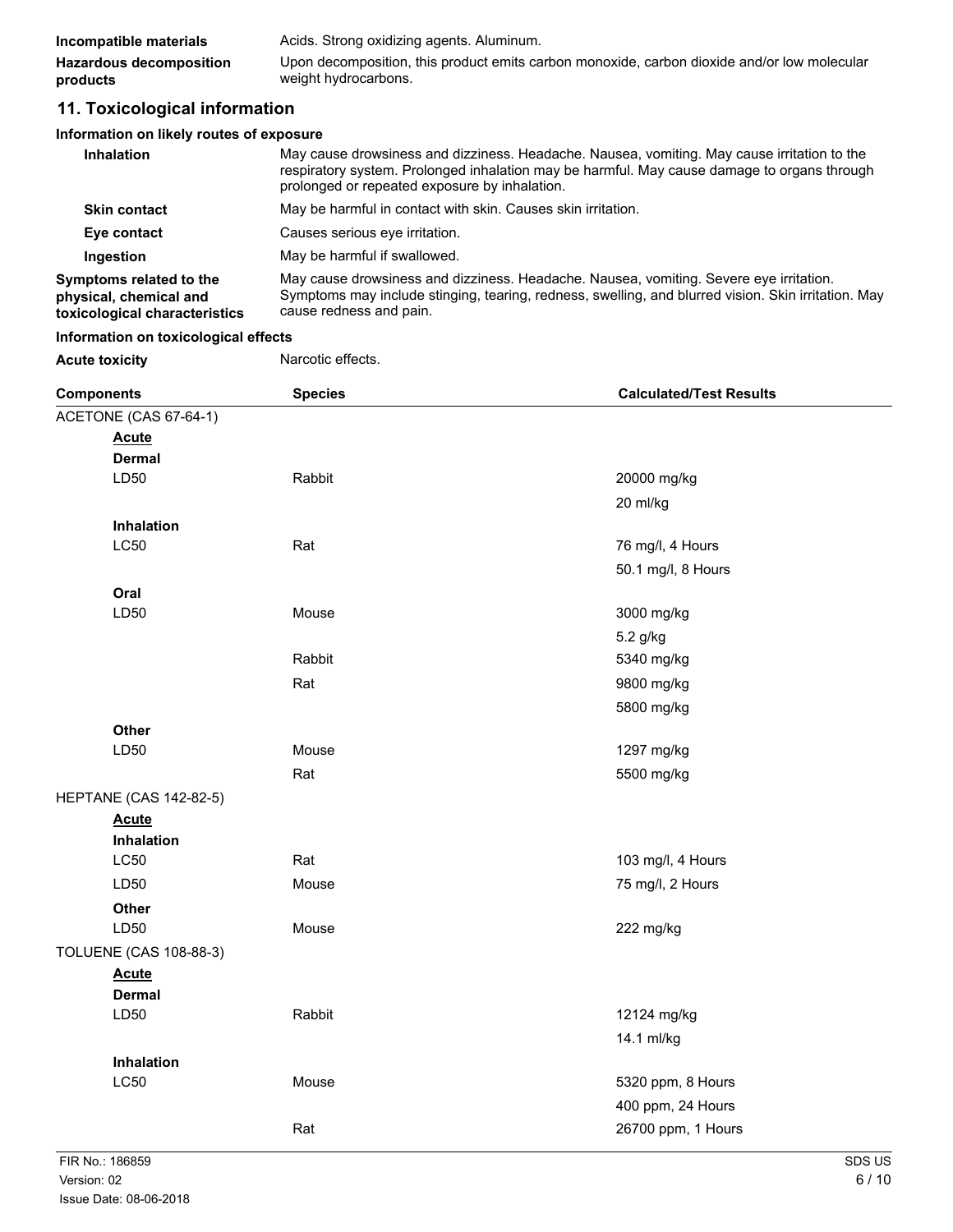| <b>Components</b>                                     | <b>Species</b>                                                                                                                            | <b>Calculated/Test Results</b> |
|-------------------------------------------------------|-------------------------------------------------------------------------------------------------------------------------------------------|--------------------------------|
|                                                       |                                                                                                                                           | 12200 ppm, 2 Hours             |
|                                                       |                                                                                                                                           | 8000 ppm, 4 Hours              |
| Oral                                                  |                                                                                                                                           |                                |
| LD <sub>50</sub>                                      | Rat                                                                                                                                       | 5000 mg/kg                     |
|                                                       |                                                                                                                                           | $2.6$ g/kg                     |
| <b>Other</b>                                          |                                                                                                                                           |                                |
| LD50                                                  | Mouse                                                                                                                                     | 2250 mg/kg                     |
|                                                       |                                                                                                                                           | 640 mg/kg                      |
|                                                       |                                                                                                                                           | 59 mg/kg                       |
|                                                       |                                                                                                                                           | 1.15 g/kg                      |
|                                                       | Rat                                                                                                                                       | 1960 mg/kg                     |
|                                                       |                                                                                                                                           | 1332 mg/kg                     |
|                                                       |                                                                                                                                           | 1.64 g/kg                      |
| <b>Skin corrosion/irritation</b>                      | Causes skin irritation.                                                                                                                   |                                |
| Serious eye damage/eye<br>irritation                  | Causes serious eye irritation.                                                                                                            |                                |
| Respiratory or skin sensitization                     |                                                                                                                                           |                                |
| <b>Respiratory sensitization</b>                      | Not a respiratory sensitizer.                                                                                                             |                                |
| <b>Skin sensitization</b>                             | This product is not expected to cause skin sensitization.                                                                                 |                                |
| Germ cell mutagenicity                                | No data available to indicate product or any components present at greater than 0.1% are<br>mutagenic or genotoxic.                       |                                |
| Carcinogenicity                                       | This product is not considered to be a carcinogen by IARC, ACGIH, NTP, or OSHA.                                                           |                                |
|                                                       | <b>IARC Monographs. Overall Evaluation of Carcinogenicity</b>                                                                             |                                |
| Not listed.                                           |                                                                                                                                           |                                |
| <b>Reproductive toxicity</b>                          | Suspected of damaging the unborn child.                                                                                                   |                                |
| Specific target organ toxicity -<br>single exposure   | May cause drowsiness and dizziness.                                                                                                       |                                |
| Specific target organ toxicity -<br>repeated exposure | May cause damage to organs through prolonged or repeated exposure. Heart. Liver. Urinary<br>system. Vascular system. Reproductive organs. |                                |
| <b>Aspiration hazard</b>                              | Not an aspiration hazard.                                                                                                                 |                                |
| <b>Chronic effects</b>                                | May cause damage to organs through prolonged or repeated exposure. Prolonged inhalation may<br>be harmful.                                |                                |

# **12. Ecological information**

**Ecotoxicity** Toxic to aquatic life with long lasting effects.

**Ecotoxicity**

| <b>Components</b>             |             | <b>Species</b>                                          | <b>Calculated/Test Results</b> |
|-------------------------------|-------------|---------------------------------------------------------|--------------------------------|
| ACETONE (CAS 67-64-1)         |             |                                                         |                                |
| <b>Aquatic</b>                |             |                                                         |                                |
| Crustacea                     | EC50        | Water flea (Daphnia magna)                              | 10294 - 17704 mg/l, 48 hours   |
| Fish                          | <b>LC50</b> | Rainbow trout, donaldson trout<br>(Oncorhynchus mykiss) | 4740 - 6330 mg/l, 96 hours     |
| <b>HEPTANE (CAS 142-82-5)</b> |             |                                                         |                                |
| <b>Aquatic</b>                |             |                                                         |                                |
| Fish                          | LC50        | Mozambique tilapia (Tilapia<br>mossambica)              | 375 mg/l, 96 hours             |
| TOLUENE (CAS 108-88-3)        |             |                                                         |                                |
| Aquatic                       |             |                                                         |                                |
| Crustacea                     | EC50        | Water flea (Daphnia magna)                              | 5.46 - 9.83 mg/l, 48 hours     |
| Fish                          | <b>LC50</b> | Rainbow trout, donaldson trout<br>(Oncorhynchus mykiss) | 5.89 - 7.81 mg/l, 96 hours     |
| FIR No.: 186859               |             |                                                         | SDS US                         |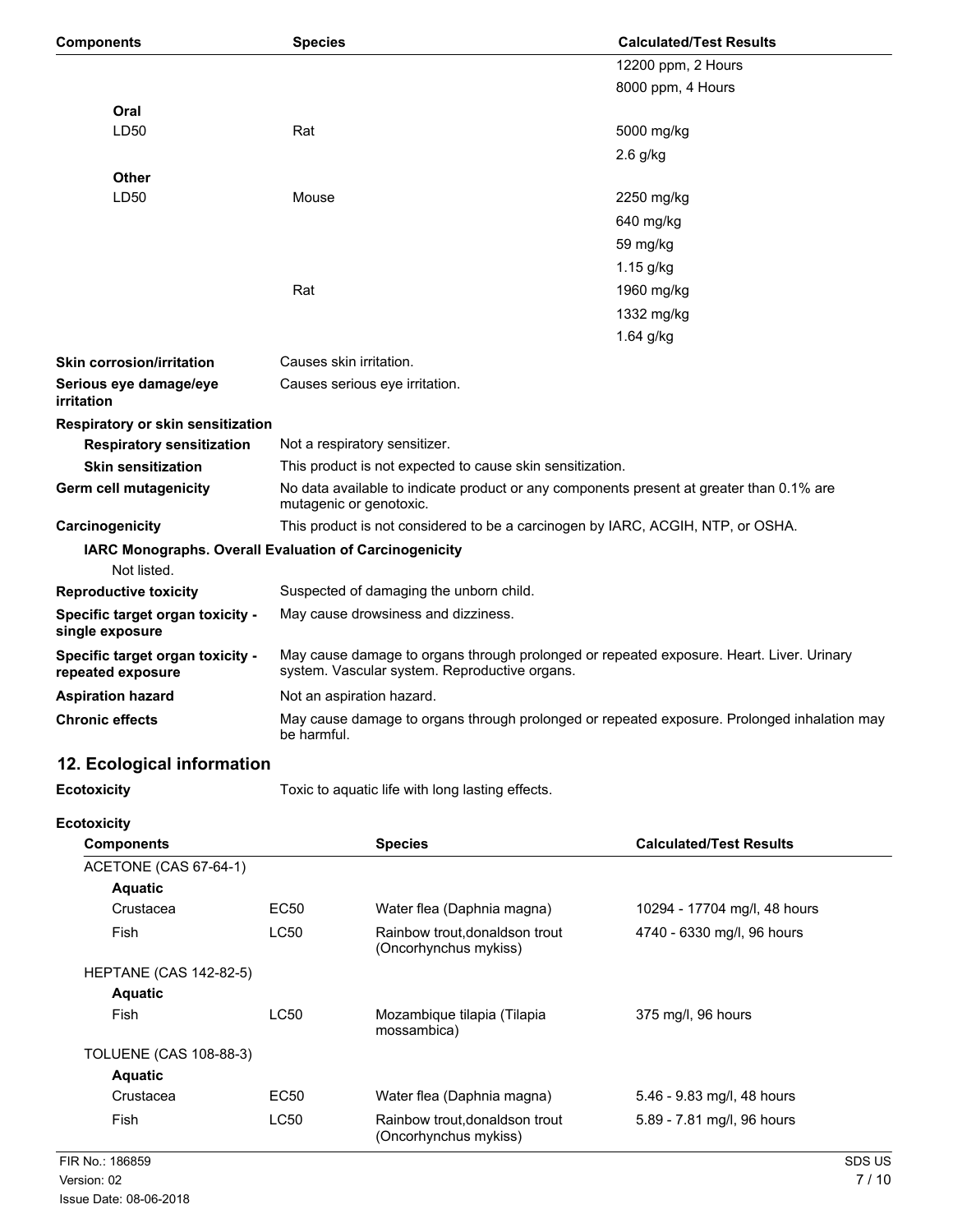| Persistence and degradability                                                                                 | No data is available on the degradability of any ingredients in the mixture. |
|---------------------------------------------------------------------------------------------------------------|------------------------------------------------------------------------------|
| the common contract of the common contract of the common contract of the common contract of the common common |                                                                              |

**Bioaccumulative potential**

|                       | Partition coefficient n-octanol / water (log Kow)                                          |
|-----------------------|--------------------------------------------------------------------------------------------|
| <b>ACETONE</b>        | $-0.24$                                                                                    |
| <b>HEPTANE</b>        | 4.66                                                                                       |
| <b>TOLUENE</b>        | 2.73                                                                                       |
| Mobility in soil      | No data available.                                                                         |
| Other adverse effects | No other adverse environmental effects (e.g. ozone depletion, photochemical ozone creation |

potential, endocrine disruption, global warming potential) are expected from this component.

# **13. Disposal considerations**

| <b>Disposal instructions</b>             | Collect and reclaim or dispose in sealed containers at licensed waste disposal site. Contents<br>under pressure. Do not puncture, incinerate or crush. Incinerate the material under controlled<br>conditions in an approved incinerator. Do not allow this material to drain into sewers/water<br>supplies. Do not contaminate ponds, waterways or ditches with chemical or used container. If<br>discarded, this product is considered a RCRA ignitable waste, D001. Dispose of<br>contents/container in accordance with local/regional/national/international regulations. |
|------------------------------------------|-------------------------------------------------------------------------------------------------------------------------------------------------------------------------------------------------------------------------------------------------------------------------------------------------------------------------------------------------------------------------------------------------------------------------------------------------------------------------------------------------------------------------------------------------------------------------------|
| Local disposal regulations               | Dispose in accordance with all applicable regulations.                                                                                                                                                                                                                                                                                                                                                                                                                                                                                                                        |
| Hazardous waste code                     | D001: Waste Flammable material with a flash point <140 F<br>D018: Waste Benzene<br>The waste code should be assigned in discussion between the user, the producer and the waste<br>disposal company.                                                                                                                                                                                                                                                                                                                                                                          |
| Waste from residues / unused<br>products | Dispose of in accordance with local regulations. Empty containers or liners may retain some<br>product residues. This material and its container must be disposed of in a safe manner (see:<br>Disposal instructions).                                                                                                                                                                                                                                                                                                                                                        |
| Contaminated packaging                   | Since emptied containers may retain product residue, follow label warnings even after container is<br>emptied. Empty containers should be taken to an approved waste handling site for recycling or<br>disposal. Do not re-use empty containers.                                                                                                                                                                                                                                                                                                                              |

# **14. Transport information**

| <b>DOT</b>                        |                                                                                                      |
|-----------------------------------|------------------------------------------------------------------------------------------------------|
| <unspecified></unspecified>       |                                                                                                      |
| <b>UN number</b>                  | <b>UN1950</b>                                                                                        |
| UN proper shipping name           | <b>AEROSOLS</b>                                                                                      |
| <b>Transport hazard class(es)</b> |                                                                                                      |
| <b>Class</b>                      | 2.1                                                                                                  |
| <b>Subsidiary risk</b>            |                                                                                                      |
| Label(s)                          | 2.1                                                                                                  |
| Packing group                     | Not available.                                                                                       |
|                                   | Special precautions for user Read safety instructions, SDS and emergency procedures before handling. |
| IATA                              |                                                                                                      |
| <unspecified></unspecified>       |                                                                                                      |
| <b>UN number</b>                  | <b>UN1950</b>                                                                                        |
| UN proper shipping name           | AEROSOLS, FLAMMABLE                                                                                  |
| <b>Transport hazard class(es)</b> |                                                                                                      |
| <b>Class</b>                      | 2.1                                                                                                  |
| <b>Subsidiary risk</b>            |                                                                                                      |
| Label(s)                          | 2.1                                                                                                  |
| Packing group                     | Not available.                                                                                       |
| <b>Environmental hazards</b>      | No.                                                                                                  |
|                                   | Special precautions for user Read safety instructions, SDS and emergency procedures before handling. |
| IMDG                              |                                                                                                      |
| <unspecified></unspecified>       |                                                                                                      |
| <b>UN number</b>                  | <b>UN1950</b>                                                                                        |
| UN proper shipping name           | <b>AEROSOLS</b>                                                                                      |
| <b>Transport hazard class(es)</b> |                                                                                                      |
| <b>Class</b>                      | 2.1                                                                                                  |
| <b>Subsidiary risk</b>            |                                                                                                      |
| Label(s)                          | 2.1                                                                                                  |
| Packing group                     | Not available.                                                                                       |
|                                   |                                                                                                      |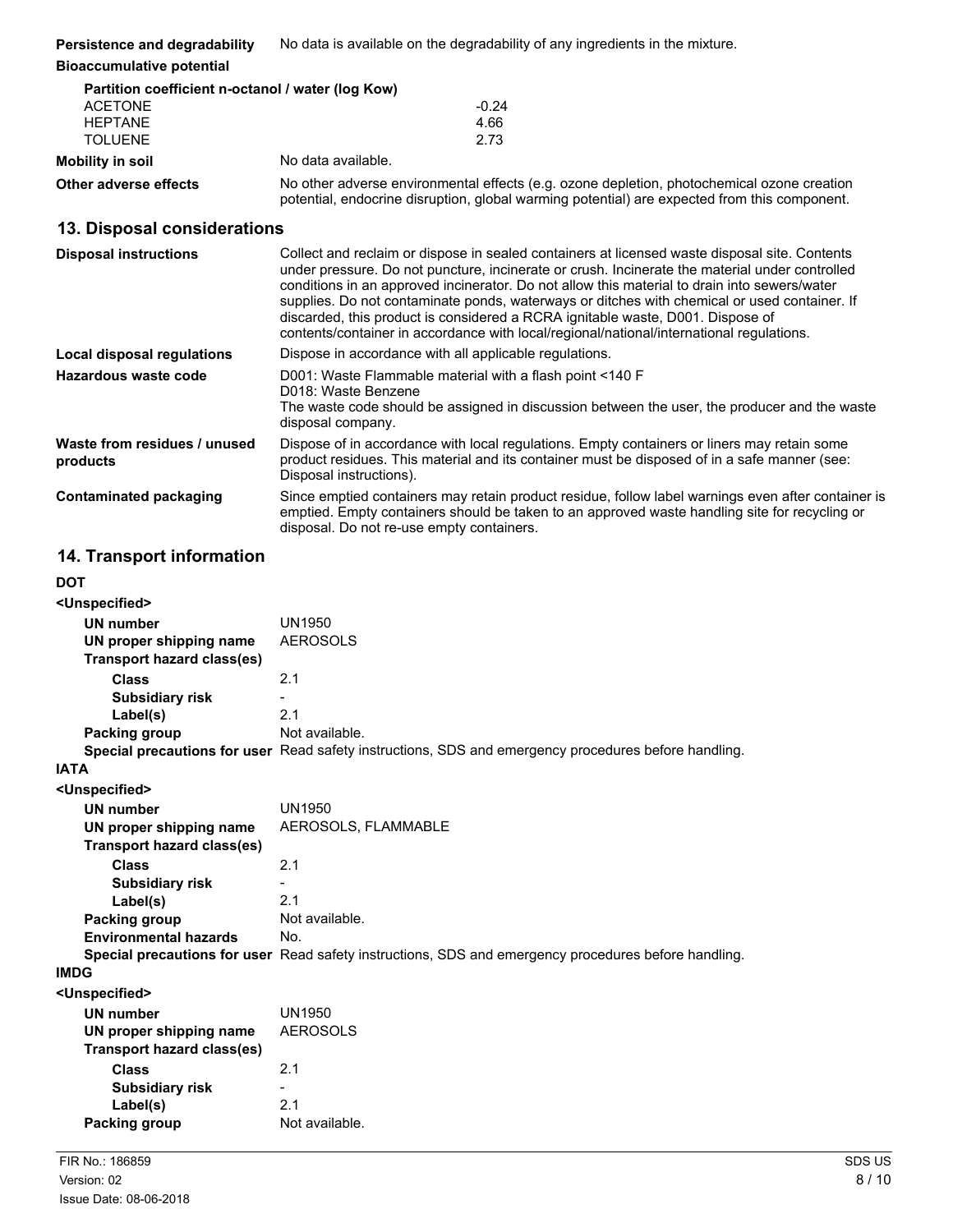